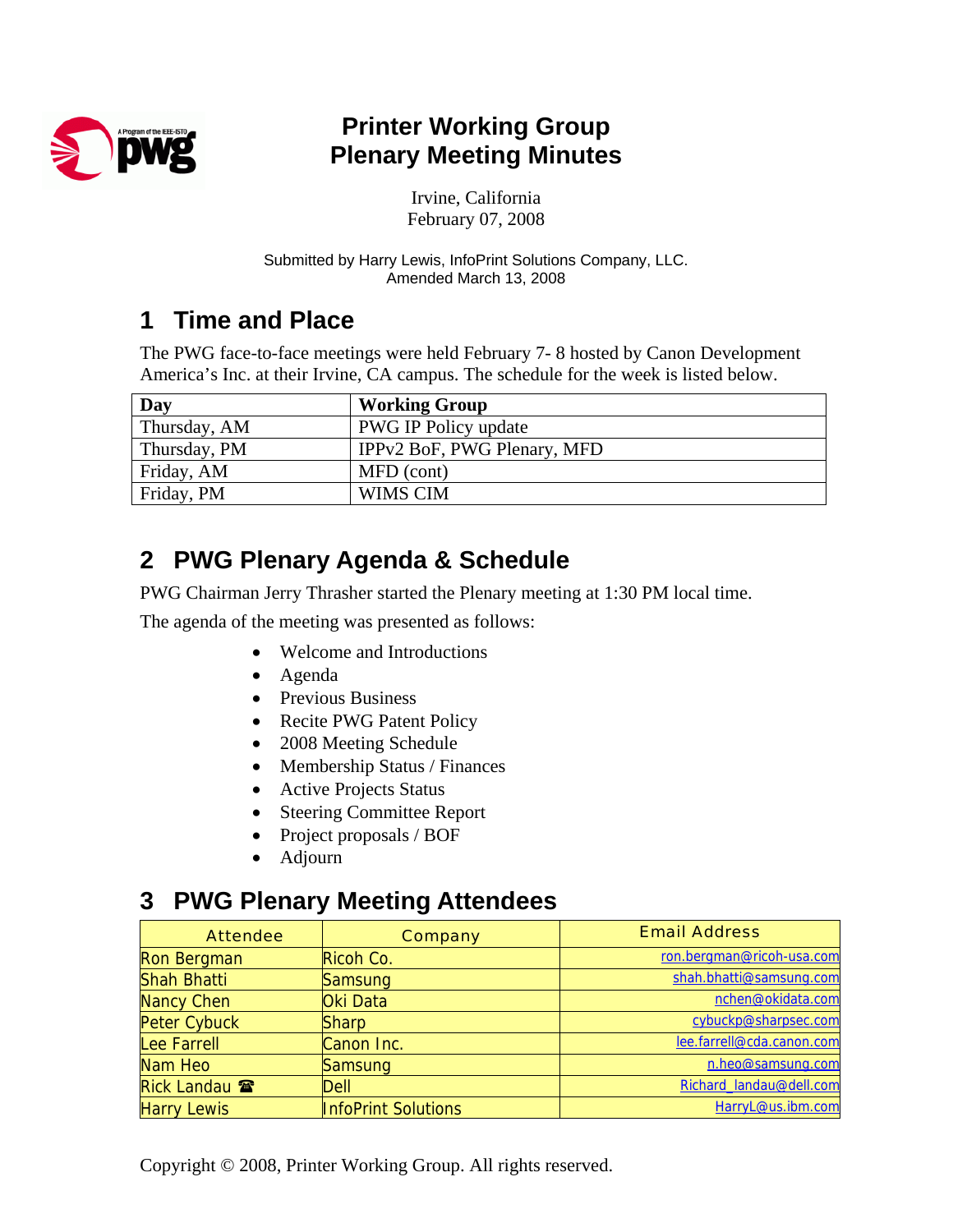

| Ira McDonald 雷        | <b>High North</b>          | blueroofmusic@qmail.com    |
|-----------------------|----------------------------|----------------------------|
| <b>Joe Murdock</b>    | <b>Sharp</b>               | jmurdock@sharplabs.com     |
| <b>Glen Petrie 雷</b>  | Epson                      | Glen.petrie@eitc.epson.com |
| Ole Skov              | MPI-Tech                   | ole.skov@mpitech.com       |
| <b>Jerry Thrasher</b> | Lexmark International Inc. | thrasher@lexmark.com       |
| <b>Bill Wagner</b>    | TIC                        | wamwagner@comcast.net      |
| Dave Whitehead        | Lexmark International Inc. | david@lexmark.com          |
| <b>Craig Whittle</b>  | Sharp                      | cwhittle@sharplabs.com     |
| Don Wright            | Lexmark International Inc. | don@lexmark.com            |
| <b>Pete Zheler</b>    | Xerox                      | peter.zehler@xeroxlabs.com |

## **4 Previous Business**

The minutes of the previous PWG F2F Plenary meeting were approved.

# **5 PWG Patent Policy review**

The PWG Chairman reviewed the PWG patent policy with the members in attendance. It was noted that the policy that was presented was the current IEEE patent policy that was recently updated and is now not exactly in line with the PWG's published patent policy. It was also noted that a new effort is underway to modernize the PWG patent policy.

The current published PWG Patent Policy statement is available at:

<ftp://ftp.pwg.org/pub/pwg/general/PWG-Patent-Statement-20060509.pdf>

Draft of revised copyright notice also reviewed.

## **6 2008 Meeting Schedule**

Jerry Thrasher presented the current draft of the 2008 PWG F2F schedule.

| <b>2008 Meeting Schedule:</b> |                                     |
|-------------------------------|-------------------------------------|
| Week of April 14-18           | Mesa AZ (with P2600)                |
|                               | Mar 21 Deadline for hotel block     |
|                               | http://pwg.org/chair/meeting-       |
|                               | info/April_2008_Phoenix.html        |
|                               |                                     |
| Week of June 23-27            | Denver or Boulder CO (with P2600)   |
| Week of August 11-15          | <b>Sharp Vancouver (with P2600)</b> |
| Week of October 27-31         | Co-Locate with LF/OP (TBD)          |
| <b>Week of December 2-5</b>   | <b>Samsung Irvine</b>               |
| <b>2009 Meeting Schedule:</b> |                                     |

Copyright © 2008, Printer Working Group. All rights reserved.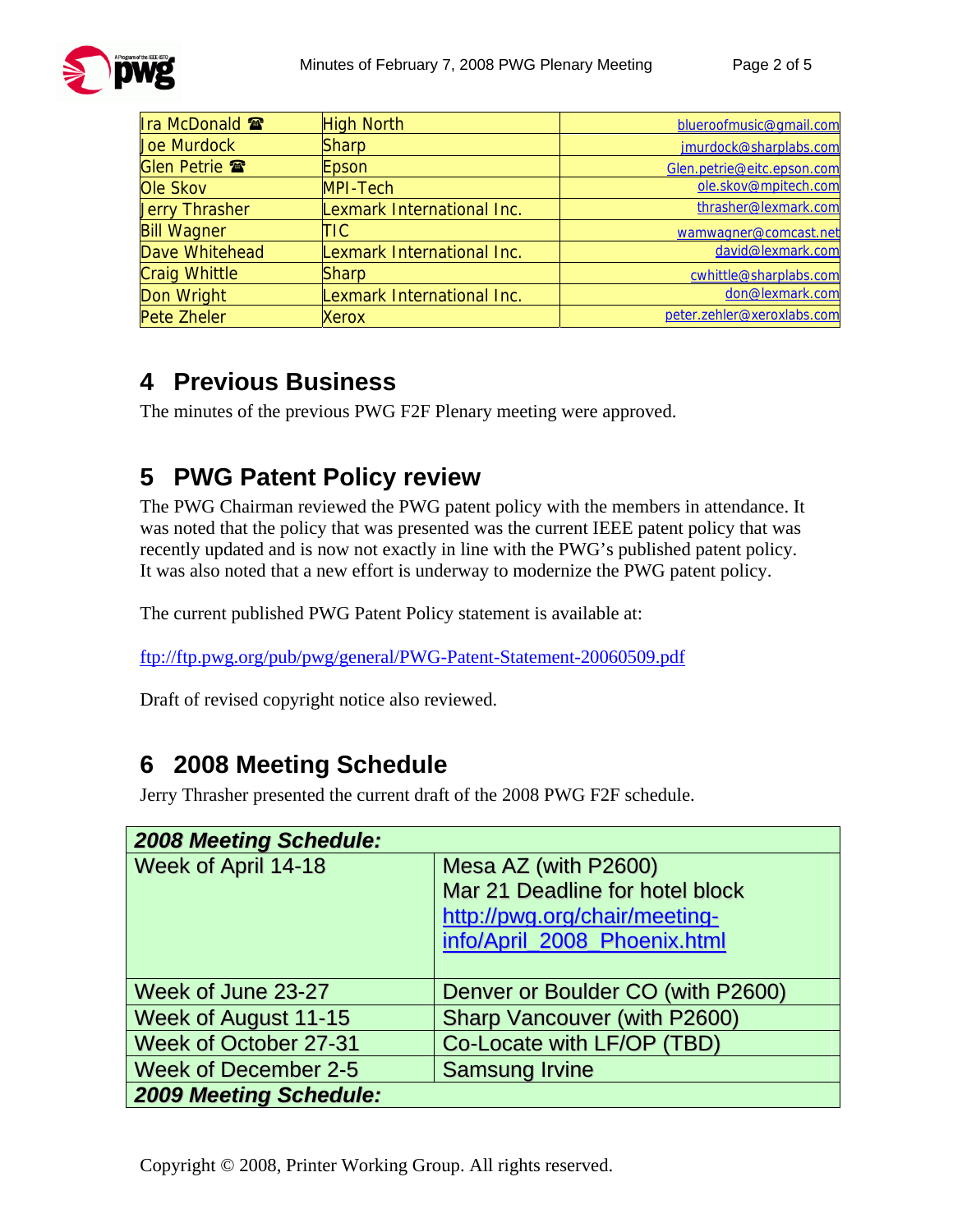

Jan/Feb Hawaii

## **7 Membership Report**

Jerry Thrasher presented the current PWG membership as follows:

| •366 Software                      | MPI Tech A/S                     |
|------------------------------------|----------------------------------|
| .Apple Inc.                        | .NEC Display Solutions           |
| •Canon, Inc.                       | .Northlake Software, Inc.        |
| •Coretronic                        | <b>.Oki Data</b>                 |
| <b>Dell</b>                        | •Peerless Systems Networking     |
| •Epson Inc.                        | .RICOH Company Ltd.              |
| •Fuji Xerox Printing Systems       | •Samsung Electronics Corporation |
| Hewlett-Packard                    | •Sharp Labs of America           |
| Intermate A/S                      | •Sigma-Tel                       |
| •Konica Minolta                    | •Toshiba                         |
| <b>.Kyocera</b>                    | •Xerox Corporation               |
| <b>.Lexmark International Inc.</b> | <b>.Zoran Imaging Division</b>   |
| •Microsoft                         |                                  |

# **8 Status of PWG Working Groups and Projects**

Various representatives presented status of their projects as follows.

### *8.1 WIMS IMAGING STATE & COUNTER MIB v2*

Ira McDonald presented WIMS Imaging State & Counter MIB v2 status

- Background and overview of changes (see Plenary slides)
- Last call (Candidate Standard) ends Feb 14
- Following Companies indicated they have reviewed and have no comments o Xerox, Canon, Ricoh, Lexmark, Samsung, Dell, Sharp
- Bill Wagner (WIMS w/g Chairman) requesting vendors to align with Counter MIB

### *8.2 WIMS-CIM*

Bill Wagner presented WIMS – CIM status

- CIM Printer nearing completion
- Help needed to create CRs for Printer Device
- Dell planning to prototype CIM Printer Device MOFs
- Moving meeting time slot to 11AM Eastern (alternating Thursdays)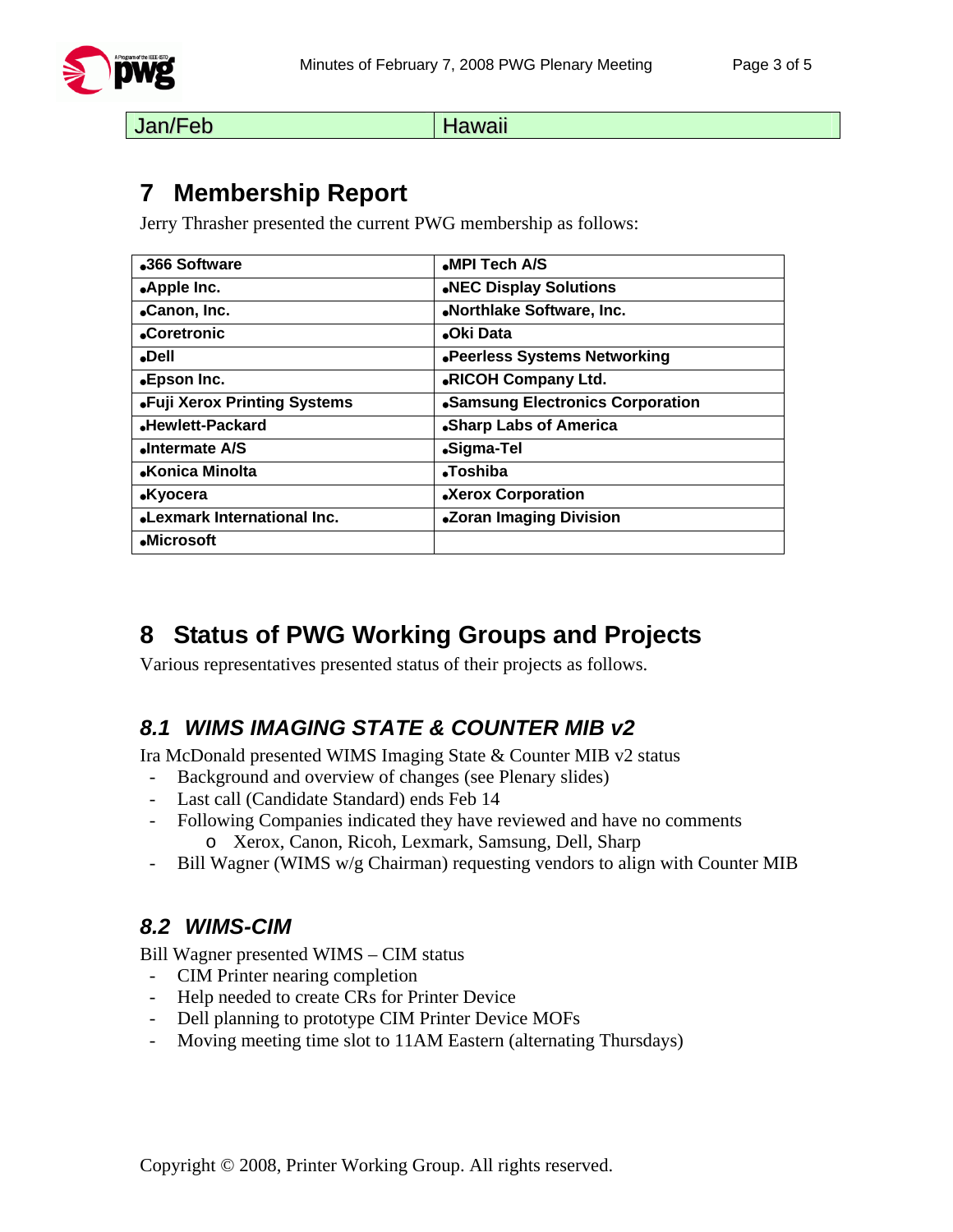

#### *8.3 MFD*

Pete Zehler presented MFD w/g status. This group is pursuing common semantics for MFD's, subunits, services, jobs and documents. Print (output side) is complete. Scan (input side) now in progress. Requirements and Use Case documents for Scan Service approaching working group Last Call. Scan Service modeling continues simultaneously with Schema and WSDL updated to reflect changes as they occur.

### *8.4 MFD Alerts*

Ron Bergman presented MFD alerts status. Goal is to facilitate extending existing SNMP applications and utilities to handle MFDs by expanding printer alerts table. Lexmark maintains intent to prototype.

### *8.5 PDM*

Rich Landau – Technical portion of a MIB is stable and compiles. Gathering information to draft complete official PWG document. Target InfoCOM mid June – published on PWG web site with complete introductory information to position the MIB correctly in the industry. PDM group considering attendance at Phoenix.

### *8.6 IDS - Imaging Device Security working group (in Charter)*

Jerry Thrasher – presented status of the formation of this new working group. Per commission resulting from the Austin f-2-f, the PWG SC created a Charter proposal which entered PWG Last Call on January 18, 2008. A review of the Charter and milestones was presented by Jerry.

- Co-Chairs are Peter Cybuk (Sharp) and Ron Bergman (Ricoh)
- Secretary is Lee Farrell (Canon)
- Editors are Brian Smithson (Ricoh) and Ron Nevo (Sharp)
- E-mail reflector  $ids@pwg.org$  has been requested.

With a 1 day exception (21 day) to the 22 day rule, Last Call completed at this Feb-Irvine Plenary with the following companies indicating that they had participated in the review and have had all their comments satisfied:

Epson, Ricoh, Canon, Xerox, Oki, Sharp, Lexmark, Samsung, Dell

Following closure of Last Call, Jerry Thrasher (Lexmark) motioned for Formal Approval of the IDS Charter. Ron Bergman (Ricoh)  $2^{nd}$ .

For – Ricoh, Canon, Xerox, Oki Data, Sharp, Samsung, Lexmark, Dell, Epson, Against – None Abstain – MPI

The motion passed and the IDS w/g was formed. First order of business

Regular calls 1PM Eastern (alternating Thursdays)